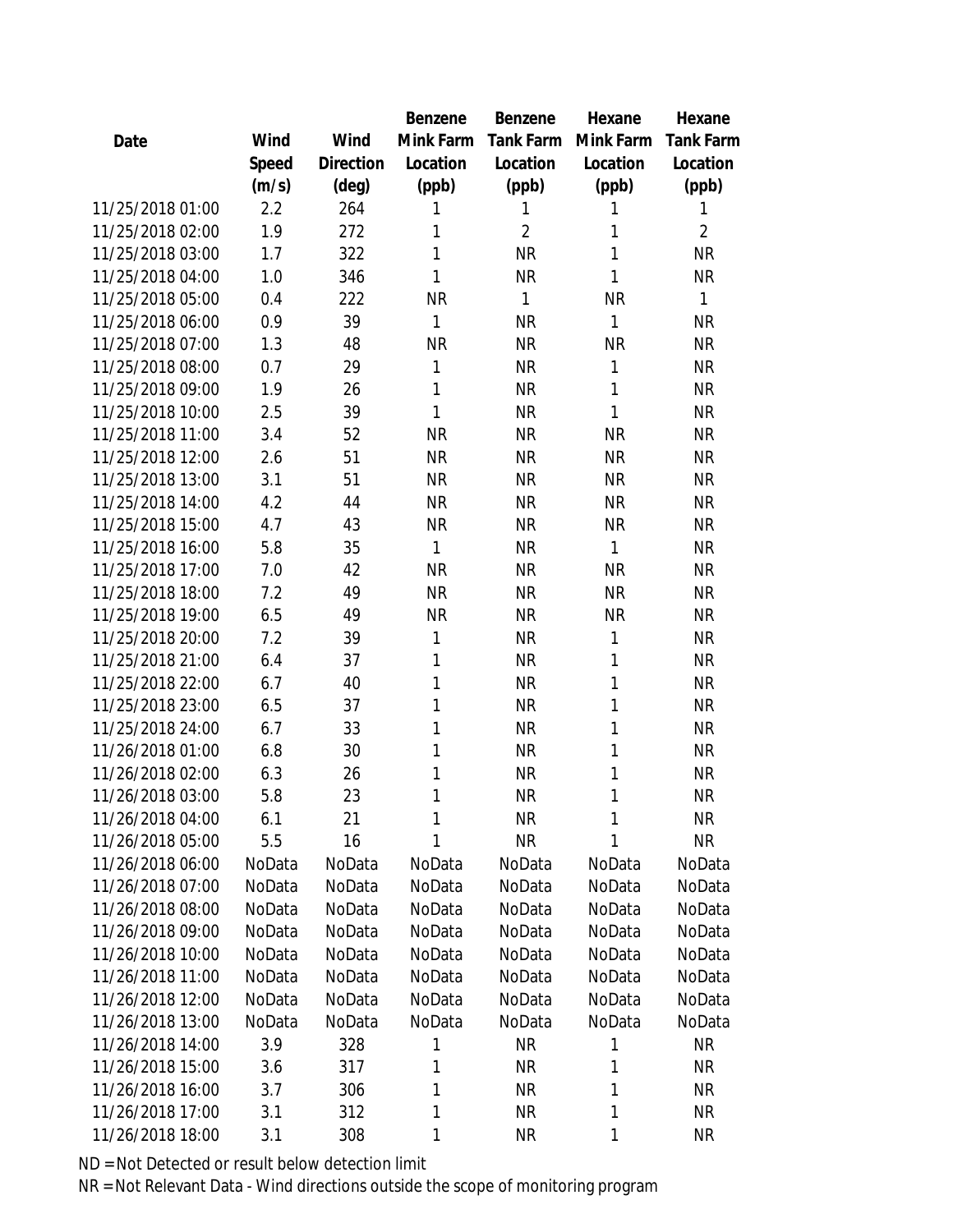|                  |       |           | Benzene   | <b>Benzene</b>   | Hexane    | Hexane           |
|------------------|-------|-----------|-----------|------------------|-----------|------------------|
| Date             | Wind  | Wind      | Mink Farm | <b>Tank Farm</b> | Mink Farm | <b>Tank Farm</b> |
|                  | Speed | Direction | Location  | Location         | Location  | Location         |
|                  | (m/s) | (deg)     | (ppb)     | (ppb)            | (ppb)     | (ppb)            |
| 11/26/2018 19:00 | 3.2   | 306       | 1         | <b>NR</b>        | 1         | <b>NR</b>        |
| 11/26/2018 20:00 | 2.6   | 281       | 1         | <b>NR</b>        | 1         | <b>NR</b>        |
| 11/26/2018 21:00 | 2.9   | 284       | 1         | <b>NR</b>        | 1         | <b>NR</b>        |
| 11/26/2018 22:00 | 2.9   | 295       | 1         | <b>NR</b>        | 1         | <b>NR</b>        |
| 11/26/2018 23:00 | 3.2   | 306       | 1         | <b>NR</b>        | 1         | <b>NR</b>        |
| 11/26/2018 24:00 | 2.8   | 310       | 1         | <b>NR</b>        | 1         | <b>NR</b>        |
| 11/27/2018 01:00 | 3.6   | 322       | 1         | <b>NR</b>        | 1         | <b>NR</b>        |
| 11/27/2018 02:00 | 2.5   | 304       | 1         | <b>NR</b>        | 1         | <b>NR</b>        |
| 11/27/2018 03:00 | 3.0   | 301       | 1         | <b>NR</b>        | 1         | <b>NR</b>        |
| 11/27/2018 04:00 | 3.2   | 306       | 1         | <b>NR</b>        | 1         | <b>NR</b>        |
| 11/27/2018 05:00 | 3.5   | 305       | 1         | <b>NR</b>        | 1         | <b>NR</b>        |
| 11/27/2018 06:00 | 2.8   | 291       | 1         | <b>NR</b>        | 1         | <b>NR</b>        |
| 11/27/2018 07:00 | 2.5   | 276       | 1         | <b>NR</b>        | 1         | <b>NR</b>        |
| 11/27/2018 08:00 | 2.9   | 277       | 1         | <b>NR</b>        | 1         | <b>NR</b>        |
| 11/27/2018 09:00 | 2.6   | 280       | 1         | <b>NR</b>        | 1         | <b>NR</b>        |
| 11/27/2018 10:00 | 2.6   | 269       | 1         | 1                | 1         | 1                |
| 11/27/2018 11:00 | 2.8   | 272       | 1         | 1                | 1         | 1                |
| 11/27/2018 12:00 | 3.1   | 279       | 1         | <b>NR</b>        | 1         | <b>NR</b>        |
| 11/27/2018 13:00 | 3.6   | 284       | 1         | <b>NR</b>        | 1         | <b>NR</b>        |
| 11/27/2018 14:00 | 3.9   | 274       | 1         | 1                | 1         | 1                |
| 11/27/2018 15:00 | 4.0   | 278       | 1         | <b>NR</b>        | 1         | <b>NR</b>        |
| 11/27/2018 16:00 | 3.7   | 278       | 1         | <b>NR</b>        | 1         | <b>NR</b>        |
| 11/27/2018 17:00 | 4.0   | 282       | 1         | <b>NR</b>        | 1         | <b>NR</b>        |
| 11/27/2018 18:00 | 3.6   | 268       | 1         | 1                | 1         | 1                |
| 11/27/2018 19:00 | 3.5   | 250       | 1         | 1                | 1         | 1                |
| 11/27/2018 20:00 | 3.5   | 248       | 1         | 1                | 1         | 1                |
| 11/27/2018 21:00 | 3.6   | 252       | 1         | 1                | 1         | 1                |
| 11/27/2018 22:00 | 3.0   | 257       | 1         | 1                | 1         | 1                |
| 11/27/2018 23:00 | 2.5   | 260       | 1         | 1                | 1         | 1                |
| 11/27/2018 24:00 | 2.2   | 263       | 1         | 1                | 1         | 1                |
| 11/28/2018 01:00 | 2.2   | 256       | 1         | 1                | 1         | 1                |
| 11/28/2018 02:00 | 2.1   | 246       | 1         | 1                | 1         | 1                |
| 11/28/2018 03:00 | 1.5   | 227       | <b>NR</b> | 1                | <b>NR</b> | 1                |
| 11/28/2018 04:00 | 1.4   | 230       | 1         | 1                | 1         | 1                |
| 11/28/2018 05:00 | 1.0   | 187       | <b>NR</b> | 1                | <b>NR</b> | 1                |
| 11/28/2018 06:00 | 0.8   | 182       | <b>NR</b> | 1                | <b>NR</b> | 1                |
| 11/28/2018 07:00 | 0.5   | 145       | <b>NR</b> | <b>NR</b>        | <b>NR</b> | <b>NR</b>        |
| 11/28/2018 08:00 | 1.5   | 246       | 1         | 1                | 1         | 1                |
| 11/28/2018 09:00 | 2.0   | 266       | 1         | 1                | 1         | 1                |
| 11/28/2018 10:00 | 2.0   | 253       | 1         | 1                | 1         | 1                |
| 11/28/2018 11:00 | 1.0   | 249       | 1         | 1                | 1         | $\mathbf{1}$     |
| 11/28/2018 12:00 | 1.9   | 237       | 1         | 1                | 1         | 1                |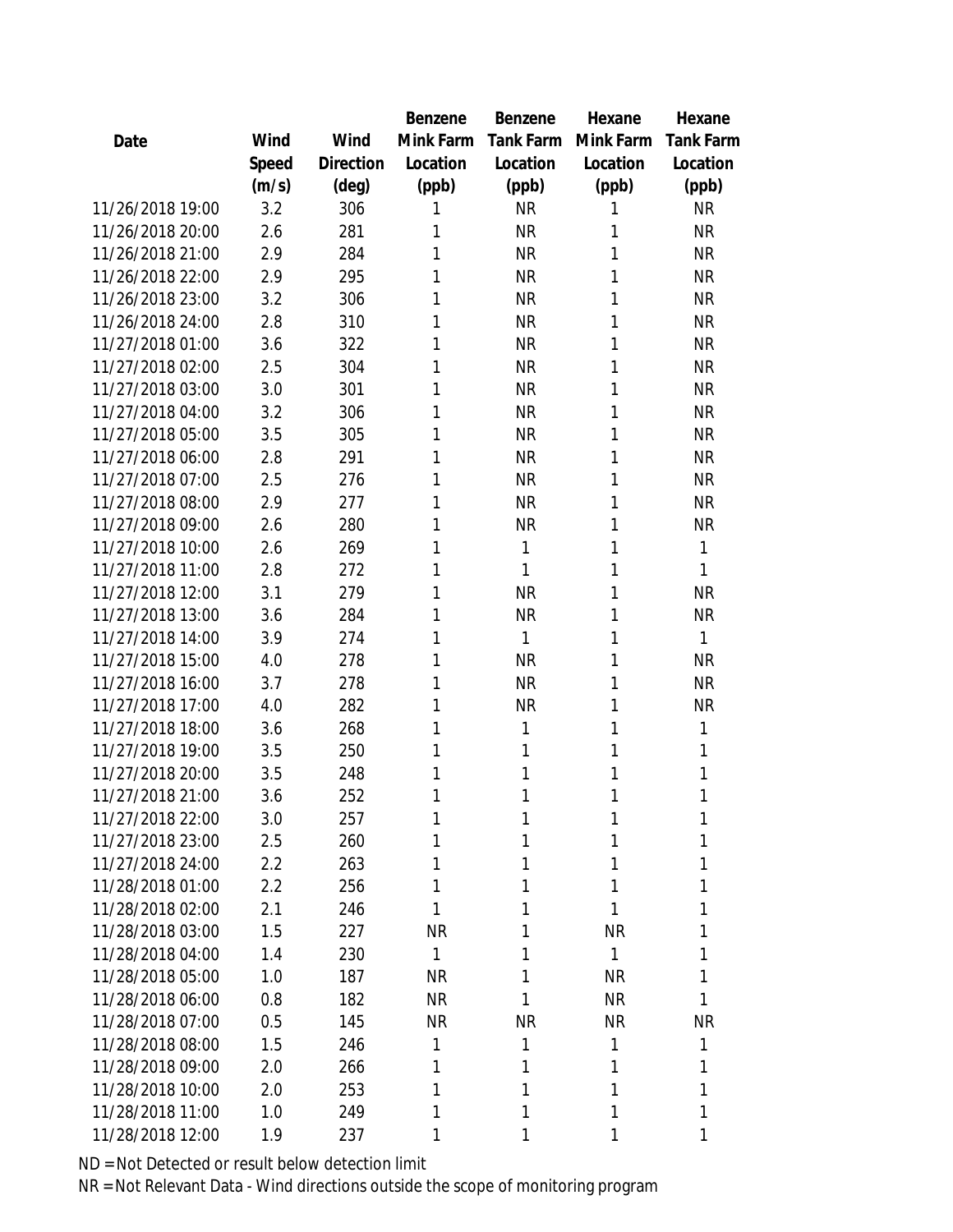|                  |       |                | Benzene      | Benzene   | Hexane       | Hexane           |
|------------------|-------|----------------|--------------|-----------|--------------|------------------|
| Date             | Wind  | Wind           | Mink Farm    | Tank Farm | Mink Farm    | <b>Tank Farm</b> |
|                  | Speed | Direction      | Location     | Location  | Location     | Location         |
|                  | (m/s) | $(\text{deg})$ | (ppb)        | (ppb)     | (ppb)        | (ppb)            |
| 11/28/2018 13:00 | 2.7   | 213            | <b>NR</b>    | 1         | <b>NR</b>    | 1                |
| 11/28/2018 14:00 | 3.2   | 206            | <b>NR</b>    | 1         | <b>NR</b>    | 1                |
| 11/28/2018 15:00 | 2.9   | 206            | <b>NR</b>    | 1         | <b>NR</b>    | 1                |
| 11/28/2018 16:00 | 2.0   | 179            | <b>NR</b>    | 1         | <b>NR</b>    | 1                |
| 11/28/2018 17:00 | 2.6   | 162            | <b>NR</b>    | <b>NR</b> | <b>NR</b>    | <b>NR</b>        |
| 11/28/2018 18:00 | 2.5   | 173            | <b>NR</b>    | 1         | <b>NR</b>    | 1                |
| 11/28/2018 19:00 | 1.9   | 164            | <b>NR</b>    | <b>NR</b> | <b>NR</b>    | <b>NR</b>        |
| 11/28/2018 20:00 | 2.0   | 114            | <b>NR</b>    | <b>NR</b> | <b>NR</b>    | <b>NR</b>        |
| 11/28/2018 21:00 | 1.8   | 111            | <b>NR</b>    | <b>NR</b> | <b>NR</b>    | <b>NR</b>        |
| 11/28/2018 22:00 | 2.0   | 117            | <b>NR</b>    | <b>NR</b> | <b>NR</b>    | <b>NR</b>        |
| 11/28/2018 23:00 | 3.2   | 136            | <b>NR</b>    | <b>NR</b> | <b>NR</b>    | <b>NR</b>        |
| 11/28/2018 24:00 | 2.8   | 143            | <b>NR</b>    | <b>NR</b> | <b>NR</b>    | <b>NR</b>        |
| 11/29/2018 01:00 | 2.6   | 130            | <b>NR</b>    | <b>NR</b> | <b>NR</b>    | <b>NR</b>        |
| 11/29/2018 02:00 | 3.1   | 120            | <b>NR</b>    | <b>NR</b> | <b>NR</b>    | <b>NR</b>        |
| 11/29/2018 03:00 | 3.7   | 121            | <b>NR</b>    | <b>NR</b> | <b>NR</b>    | <b>NR</b>        |
| 11/29/2018 04:00 | 4.0   | 129            | <b>NR</b>    | <b>NR</b> | <b>NR</b>    | <b>NR</b>        |
| 11/29/2018 05:00 | 3.2   | 135            | <b>NR</b>    | <b>NR</b> | <b>NR</b>    | <b>NR</b>        |
| 11/29/2018 06:00 | 2.8   | 134            | <b>NR</b>    | <b>NR</b> | <b>NR</b>    | <b>NR</b>        |
| 11/29/2018 07:00 | 2.8   | 133            | <b>NR</b>    | <b>NR</b> | <b>NR</b>    | <b>NR</b>        |
| 11/29/2018 08:00 | 3.0   | 136            | <b>NR</b>    | <b>NR</b> | <b>NR</b>    | <b>NR</b>        |
| 11/29/2018 09:00 | 3.2   | 133            | <b>NR</b>    | <b>NR</b> | <b>NR</b>    | <b>NR</b>        |
| 11/29/2018 10:00 | 2.5   | 126            | <b>NR</b>    | <b>NR</b> | <b>NR</b>    | <b>NR</b>        |
| 11/29/2018 11:00 | 3.5   | 142            | <b>NR</b>    | <b>NR</b> | <b>NR</b>    | <b>NR</b>        |
| 11/29/2018 12:00 | 3.6   | 150            | <b>NR</b>    | <b>NR</b> | <b>NR</b>    | <b>NR</b>        |
| 11/29/2018 13:00 | 3.5   | 159            | <b>NR</b>    | <b>NR</b> | <b>NR</b>    | <b>NR</b>        |
| 11/29/2018 14:00 | 2.5   | 165            | <b>NR</b>    | <b>NR</b> | <b>NR</b>    | <b>NR</b>        |
| 11/29/2018 15:00 | 1.8   | 144            | <b>NR</b>    | <b>NR</b> | <b>NR</b>    | <b>NR</b>        |
| 11/29/2018 16:00 | 0.9   | 129            | <b>NR</b>    | <b>NR</b> | <b>NR</b>    | <b>NR</b>        |
| 11/29/2018 17:00 | 1.6   | 99             | <b>NR</b>    | <b>NR</b> | <b>NR</b>    | <b>NR</b>        |
| 11/29/2018 18:00 | 1.5   | 75             | <b>NR</b>    | <b>NR</b> | <b>NR</b>    | <b>NR</b>        |
| 11/29/2018 19:00 | 1.1   | 63             | <b>NR</b>    | <b>NR</b> | <b>NR</b>    | <b>NR</b>        |
| 11/29/2018 20:00 | 1.7   | 54             | <b>NR</b>    | <b>NR</b> | <b>NR</b>    | <b>NR</b>        |
| 11/29/2018 21:00 | 1.4   | 68             | <b>NR</b>    | <b>NR</b> | <b>NR</b>    | <b>NR</b>        |
| 11/29/2018 22:00 | 1.1   | 37             | 1            | <b>NR</b> | $\mathbf{1}$ | <b>NR</b>        |
| 11/29/2018 23:00 | 2.0   | 32             | 1            | <b>NR</b> | 1            | <b>NR</b>        |
| 11/29/2018 24:00 | 2.0   | 33             | 1            | <b>NR</b> | $\mathbf{1}$ | <b>NR</b>        |
| 11/30/2018 01:00 | 1.7   | 35             | 1            | <b>NR</b> | $\mathbf{1}$ | <b>NR</b>        |
| 11/30/2018 02:00 | 1.4   | 31             | $\mathbf{1}$ | <b>NR</b> | $\mathbf{1}$ | <b>NR</b>        |
| 11/30/2018 03:00 | 1.4   | 43             | <b>NR</b>    | <b>NR</b> | <b>NR</b>    | <b>NR</b>        |
| 11/30/2018 04:00 | 2.2   | 20             | $\mathbf{1}$ | <b>NR</b> | $\mathbf{1}$ | <b>NR</b>        |
| 11/30/2018 05:00 | 1.8   | 20             | 1            | <b>NR</b> | $\mathbf{1}$ | <b>NR</b>        |
| 11/30/2018 06:00 | 1.7   | 23             | 1            | <b>NR</b> | $\mathbf{1}$ | <b>NR</b>        |
|                  |       |                |              |           |              |                  |